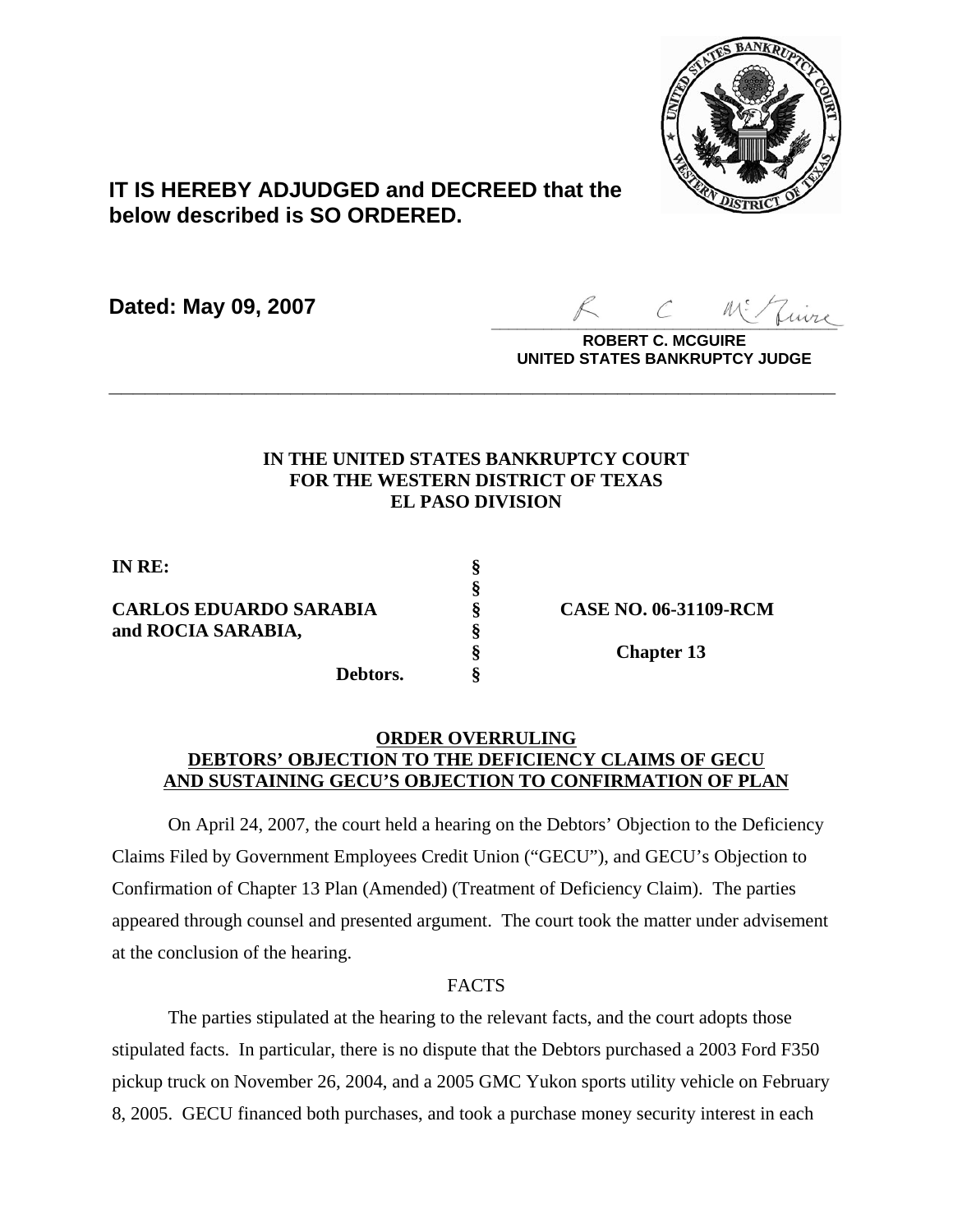vehicle to secure each loan. On October 9, 2006, the Debtors filed this Chapter 13 case. Both vehicles were, therefore, purchased within the 910-day period preceding the filing of the case.

The Debtors filed their Chapter 13 plan on October 9, 2006, also. It provides that both vehicles will be surrendered to GECU "in lieu of claim."1 GECU took possession of the vehicles and foreclosed its security interests and, notwithstanding the language in the still unconfirmed plan, filed proofs of claim for unsecured deficiencies on each loan–specifically, a \$6,472.34 deficiency claim on the pickup loan, and a \$16,309.82 deficiency claim on the Yukon loan. The Debtors objected to those claims.

#### ISSUE PRESENTED

The Debtors argue that the claims should not be allowed under a recent change to the Bankruptcy Code made by the Bankruptcy Abuse Prevention and Consumer Protection Act of 2005 ("BAPCPA") governing claims filed in chapter 13 cases involving motor vehicles purchased within 910 days of the bankruptcy filing. Specifically, Debtors assert this amendment to 11 U.S.C. § 1325(a) allows them to surrender to GECU both vehicles that they purchased within 910 days of their bankruptcy filing in full satisfaction of the two debts they owe GECU. They assert that the combination of 11 U.S.C. § 1325(a)(5)(C), which allows a plan to provide for surrender of collateral, and the text appearing immediately after  $\S 1325(a)(9)$ , which text states that § 506 no longer applies to value a motor vehicle bought within 910 days of

<sup>&</sup>lt;sup>1</sup> The Debtors' Chapter 13 plan uses the approved "form" for this District and so provides, in Section VI(1)(B), "Specific Treatment for Payment of Allowed Claims–Payments to Be Made by the Debtor Directly to Creditors, Including Post-Petition Domestic Support Obligations":

Debtor surrenders the following collateral. Confirmation of the Plan shall operate to lift the automatic stay provided by 11 U.S.C.§ 362(a) with respect to the collateral listed, and any unsecured deficiency claim may be filed in accordance with the procedures set forth in the Standing Order Relating to Chapter 13 Case Administration for this Division.

The Debtors' plan lists the two vehicles under this boilerplate language as collateral to be surrendered to GECU, with the notation "Surr. in lieu of claim" next to each listing. The general rule is that specific language should trump boilerplate, and GECU has not argued to the contrary in this case. *See e.g.,* **Baton Rouge Oil and Chemical Workers Union v. ExxonMobil Corp.**, 289 F.3d 373, 377 (5th Cir. 2002) (*citing* Restatement (Second) of Contracts § 203(c), and stating that "[i]t is a fundamental axiom of contract interpretation that specific provisions control general provisions."). Therefore, the court construes the plan in this case as providing for surrender in full satisfaction.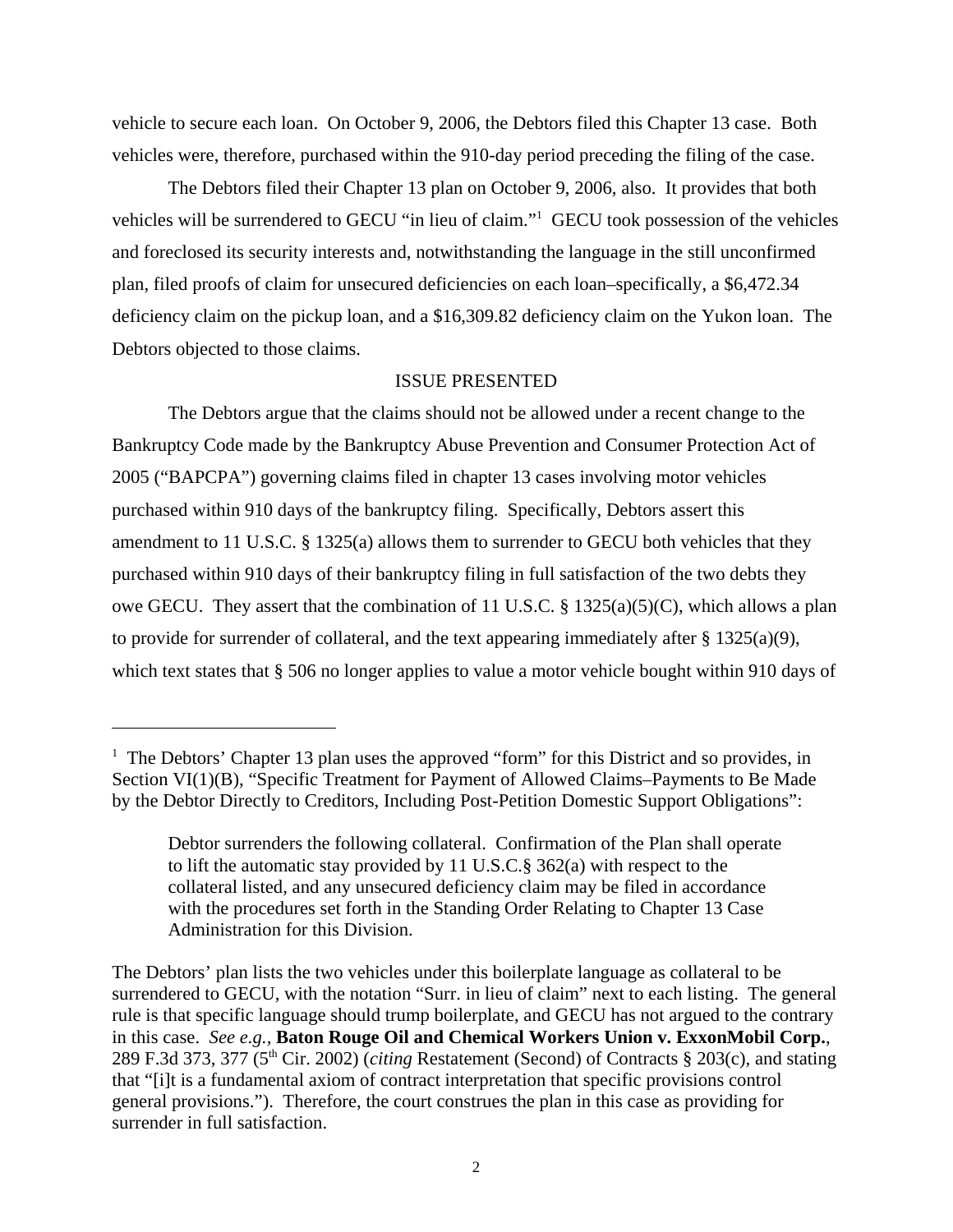the bankruptcy filing [called the "Hanging Paragraph"], allows the Debtors' proposed full value surrenders, notwithstanding the objection of GECU. The latter argues that BAPCPA did not affect the treatment of deficiency claims arising as a result of the surrender of a vehicle pursuant to a Chapter 13 plan.

#### **JURISDICTION**

The court has subject matter jurisdiction of the parties' dispute pursuant to 28 U.S.C. § 1334 and § 157. The matter is a core contested proceeding pursuant to 28 U.S.C.  $\S 158(b)(2)(A)$  (matters concerning the administration of the estate), (b)(2)(B) (allowance or disallowance of claims),  $(b)(2)(L)$  (confirmation of plans), and  $(b)(2)(O)$  (other proceedings affecting the liquidation of assets of the estate). The following represent the court's findings of fact and conclusions of law made pursuant to Bankruptcy Rules 7052 and 9014. Where appropriate, a finding of fact shall be construed to be a conclusion of law, and vice versa.

#### **DISCUSSION**

Section 1325(a)(5) provides that:

the court shall confirm a plan if . . . with respect to each allowed secured claim provided for by the plan--

- (A) the holder of such claim has accepted the plan;
- (B) (i) the plan provides that--
	- (I) the holder of such claim retain the lien securing such claim until the earlier of--
		- (aa) the payment of the underlying debt determined under nonbankruptcy law; or
		- (bb) discharge under section 1328; and
	- (II) if the case under this chapter is dismissed or converted without completion of the plan, such lien shall also be retained by such holder to the extent recognized by applicable nonbankruptcy law;
	- (ii) the value, as of the effective date of the plan, of property to be distributed under the plan on account of such claim is not less than the allowed amount of such claim; and
	- $(iii)$  if--
		- (I) property to be distributed pursuant to this subsection is in the form of periodic payments, such payments shall be in equal monthly amounts; and
		- (II) the holder of the claim is secured by personal property, the amount of such payments shall not be less than an amount sufficient to provide to the holder of such claim adequate protection during the period of the plan; or
- $(C)$  the debtor surrenders the property securing such claim to such holder . . ..